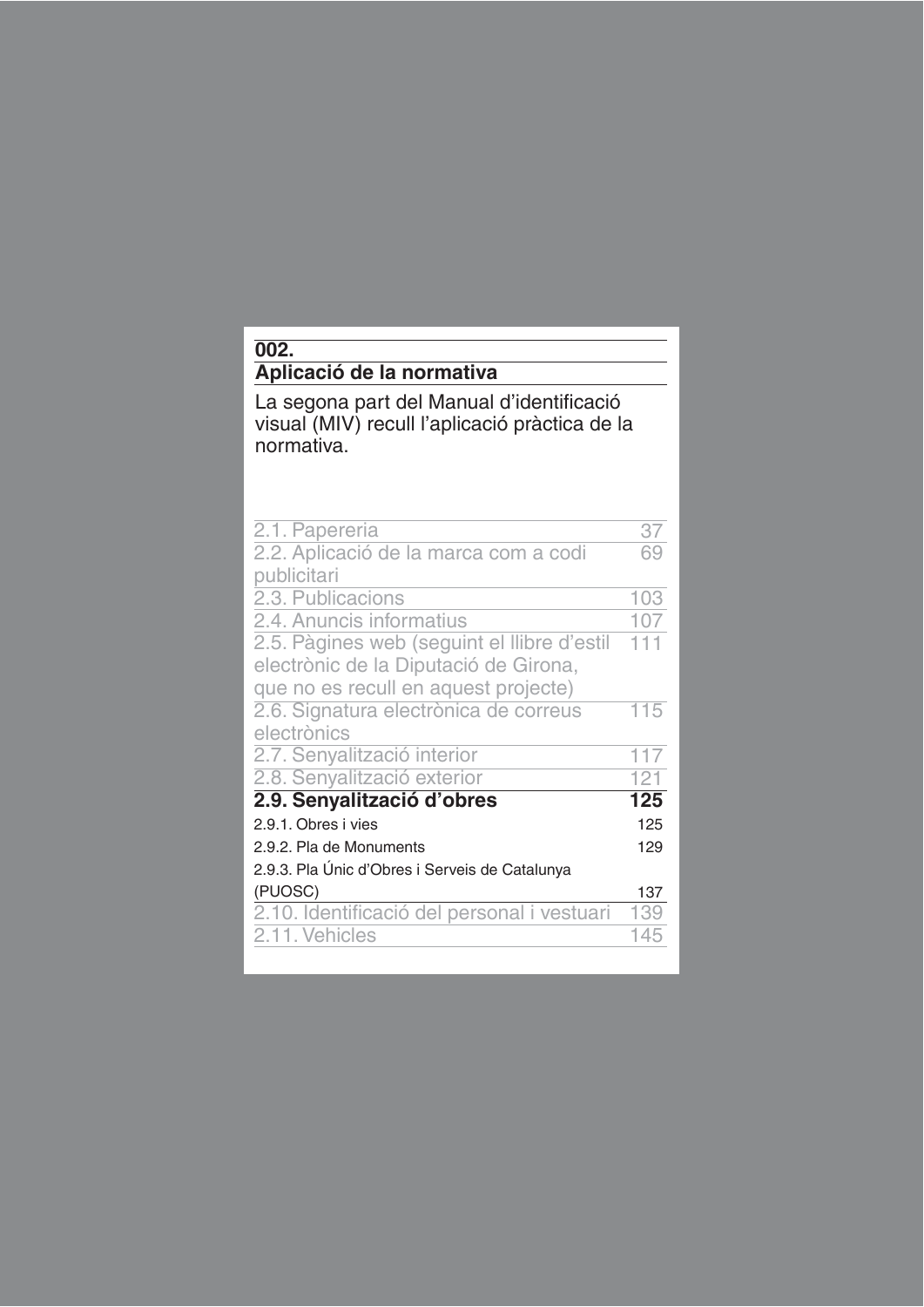$\overline{002}$ **Aplicació**  $\frac{1}{\text{de}}$  la normativa

 $2.9.$ **Senyalització** d'obres

 $2.9.1.$ Obres i vies



Format: 300 x 315 cm Reducció:

 $4%$ Mides: cm

### **TÍTOL**

Tipografia: Helvetica Bold Cos de la tipografia: 450 pt. Interlineat: 450 pt.

#### **PLA I INVERSIÓ**

Tipografia: Helvetica Bold Cos de la tipografia: 330 pt. Interlineat: 330 pt.

#### EMPRESA, **DIRECCIÓ I TERMINI:**

Tipografia: Helvetica Bold Cos de la tipografia: 250 pt. Interlineat: 290 pt.

Els textos del rètol són simulats.

> 0125 Diputació de Girona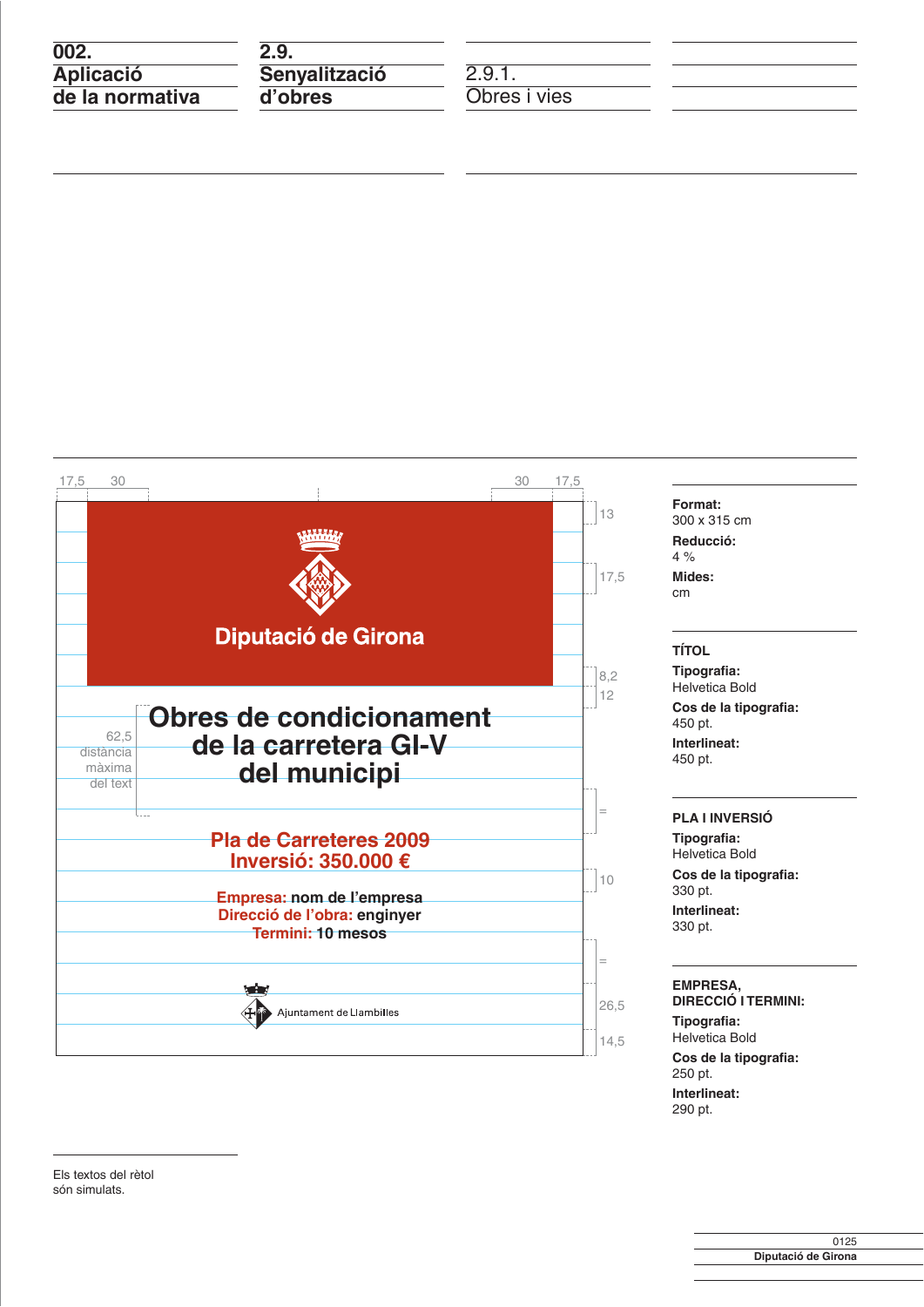

 $2.9.1.$ Obres i vies

En els casos en què no sigui necessari especificar l'empresa que duu a terme l'obra, la direcció de l'obra ni el termini d'execució, s'han de seguir les instruccions que s'especifiquen a continuació.



Els textos del rètol són simulats.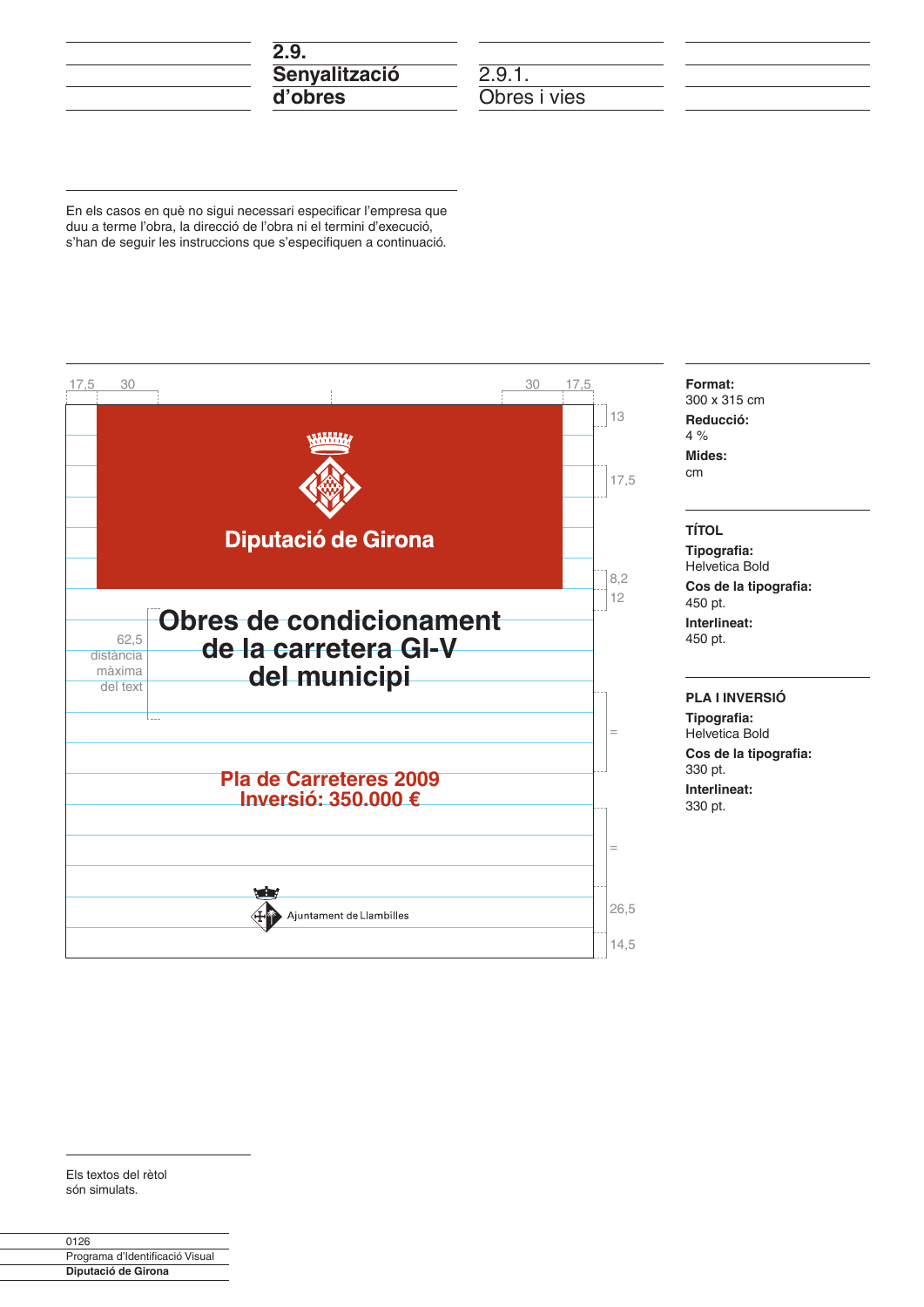| 002.             |           |
|------------------|-----------|
| <b>Aplicació</b> | <b>Se</b> |
| de la normativa  | d'        |

9. enyalització obres

 $2.9.1.$ Obres i vies

En els casos en què l'obra no formi part d'un pla concret i no se n'especifica la inversió, cal seguir les pautes de composició següents:

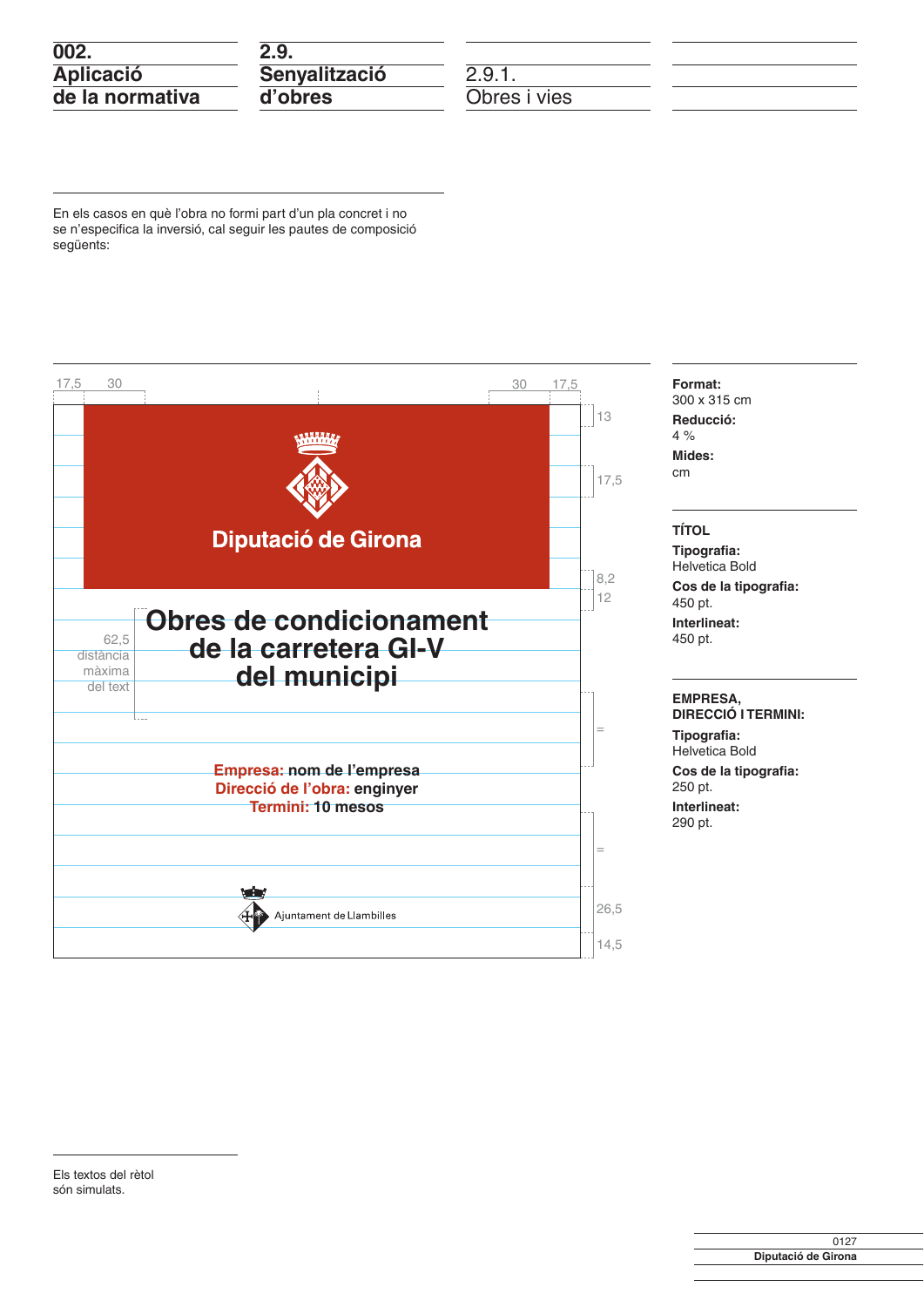| 2.9.          |  |
|---------------|--|
| Senyalització |  |
| d'obres       |  |

 $2.9.1.$ Obres i vies

En els casos en què no sigui necessari especificar l'empresa que duu a terme l'obra, la direcció de l'obra, el pla a què pertany ni el termini d'execució, s'han de seguir les instruccions que s'especifiquen a continuació.



Els textos del rètol són simulats.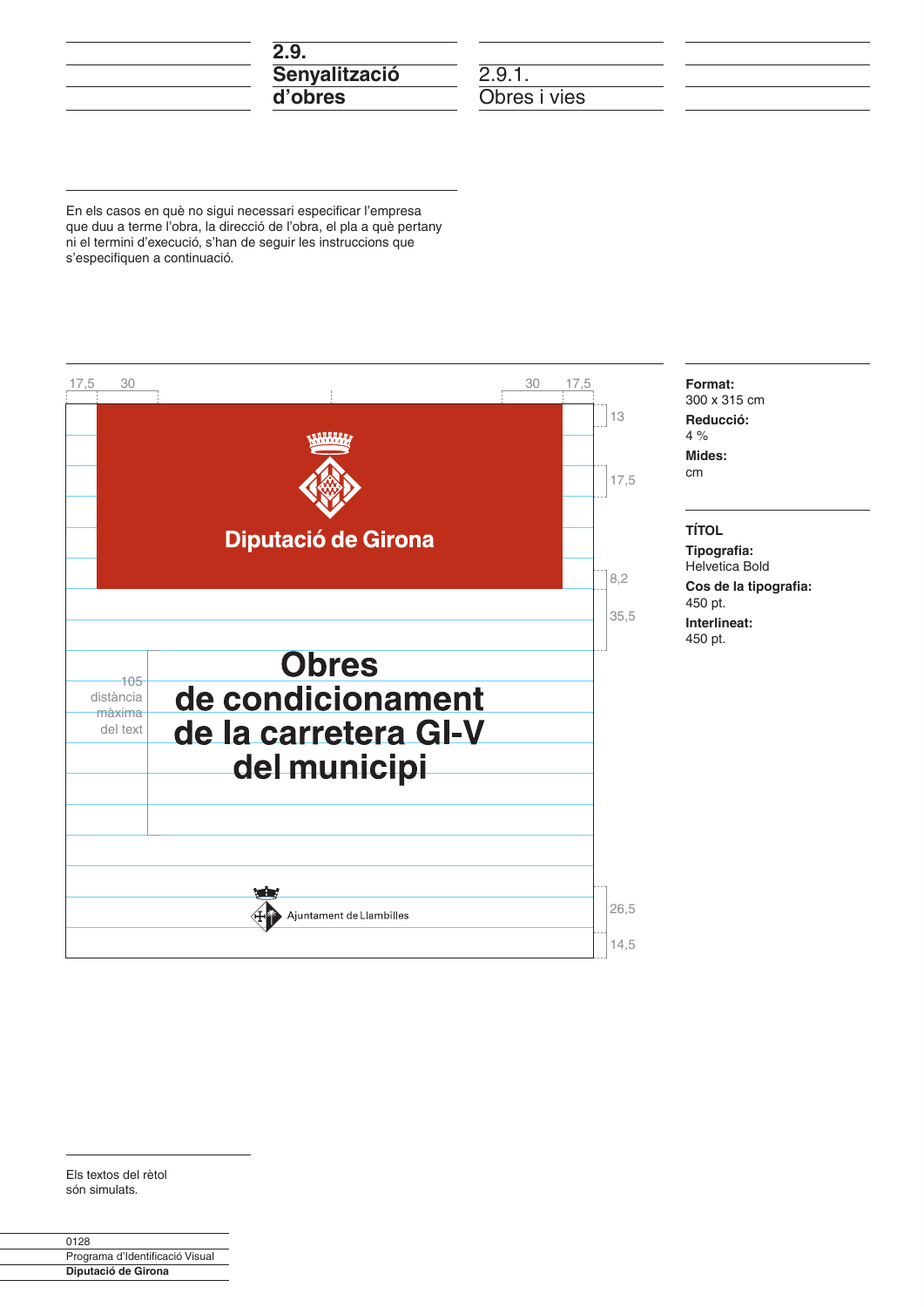| 002.             |  |
|------------------|--|
| <b>Aplicació</b> |  |
| de la normativa  |  |

| 2.9.          |  |
|---------------|--|
| Senyalització |  |
| d'obres       |  |

Els rètols inscrits en les obres del Pla de Monuments han de seguir les pautes de composició i proporció que s'especifiquen en aquest document.

Els rètols han de mesurar 300x315 cm i han d'estar formats per 18 làmines d'acer galvanitzat de 17,5 cm d'alçada. Quan el pressupost d'execució de l'obra sigui reduït o l'obra es desenvolupi en espais reduïts, la mida dels rètols pot ser de 150x157,5 cm i, en aquest cas, estaran formats per 9 làmines d'acer galvanitzat de 17,5 cm d'alcada.

En relació amb els rètols d'obra, cal consultar les possibles excepcions.

Els rètols han de tenir un fons blanc en el qual s'ha d'identificar:

• L'element superior, distintiu de la Diputació de Girona, sobre un fons en Pantone 1805 i amb la marca en blanc.

- · El nom en color negre i tipografia Helvetica LT Bold amb un cos de 450 i un interlineat del 100 %, sempre que no sobrepassi el punt màxim on pot arribar el text.
- · El pla a què pertany l'obra i, si escau, la inversió, en color Pantone 1805 i tipografia Helvetica LT Bold, amb un cos de 330 i un interlineat del 100 %.
- · Si escau, l'empresa que duu a terme l'obra, la direcció de l'obra i el termini d'execució. Els títols d'aquests apartats s'han de fer en color Pantone 1805 i tipografia Helvetica LT Bold amb un cos de 250 i un interlineat del 116 %, i els continguts, en color negre i la mateixa tipografia que el títol de l'apartat.

Format: 300 x 315 cm

Reducció:  $4%$ Mides: cm

**TÍTOL** 

450 pt.

450 pt.

330 pt.

330 pt.

Interlineat:

Tipografia: **Helvetica Bold** 

Interlineat:

**PLA I INVERSIÓ** Tipografia: Helvetica Bold

Cos de la tipografia:

Cos de la tipografia:

- · El logotip del Servei de Monuments de la Diputació.
- · Si escau, el logotip de l'ajuntament, amb el senyal en color Pantone 1805 i el logotip en negre.



**EMPRESA, DIRECCIÓ I TERMINI:** Tipografia: **Helvetica Bold** Cos de la tipografia: 250 pt. Interlinest:

290 pt.

0129 Programa d'Identificació Visual Diputació de Girona

Els textos del rètol són simulats.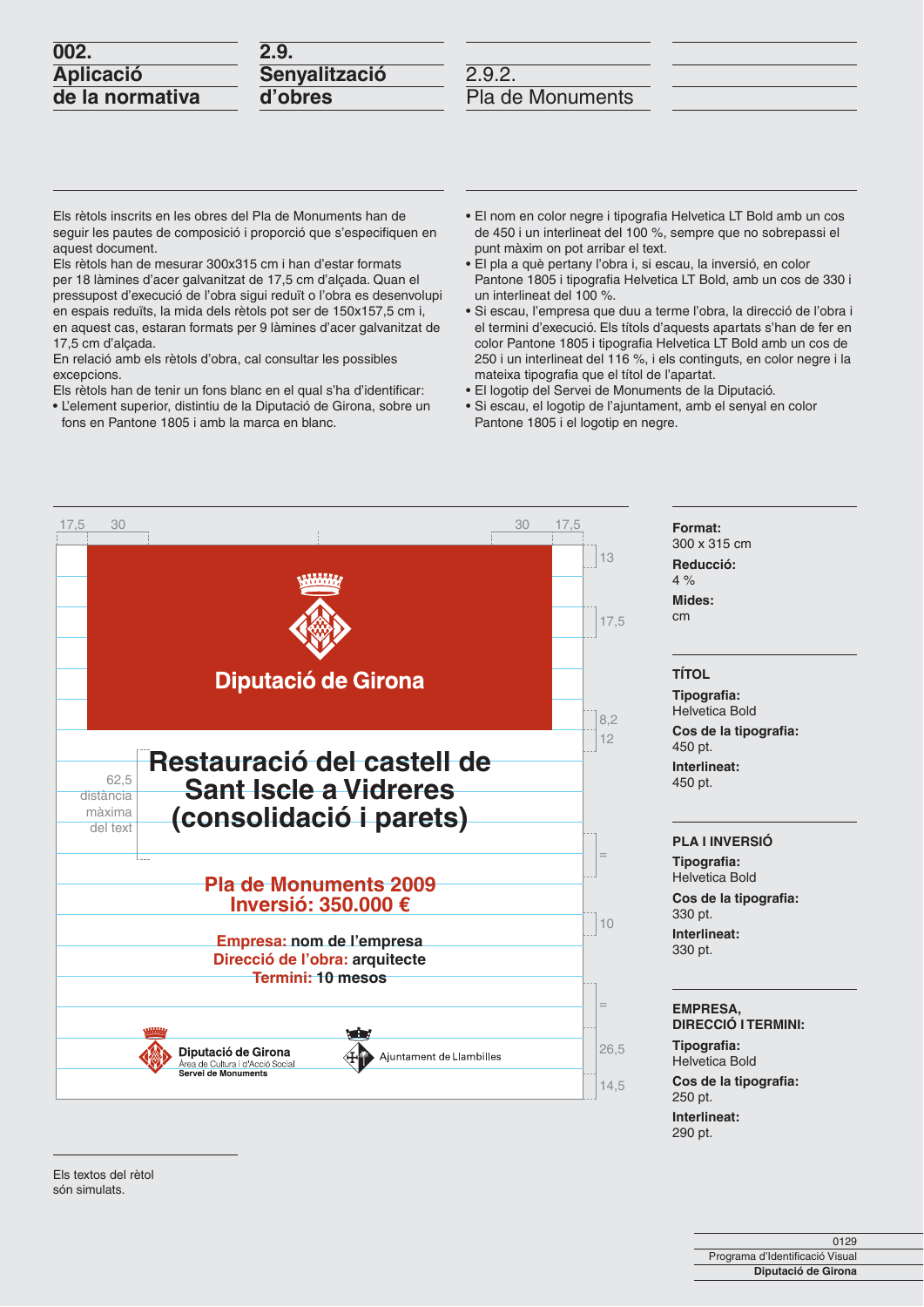| 002. |                  |
|------|------------------|
|      | <b>Aplicació</b> |
|      | de la normativa  |

| 2.9.          |  |
|---------------|--|
| Senyalització |  |
| d'obres       |  |

En els casos en què no sigui necessari especificar l'empresa que duu a terme l'obra, la direcció de l'obra ni el termini d'execució, s'han de seguir les instruccions que s'especifiquen a continuació.

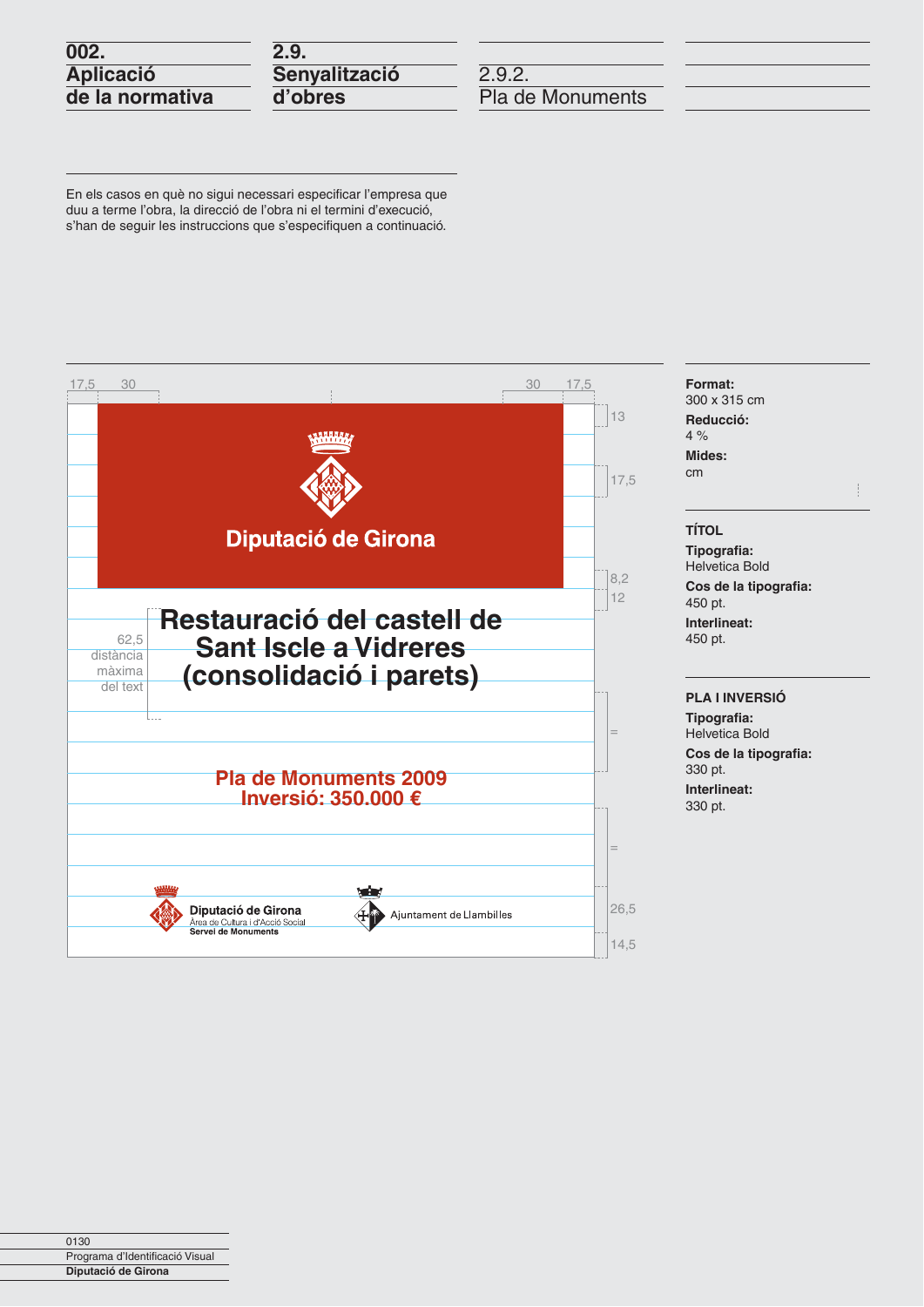| 002.             |
|------------------|
| <b>Aplicació</b> |
| de la normativa  |

| 2.9.          |  |
|---------------|--|
| Senyalització |  |
| d'obres       |  |

Lones

amb un logotip

En alguns casos, en lloc del rètol d'obra de làmines d'acer galvanitzat, es pot utilitzar una lona de 100x200 cm, que s'ha de col·locar a la façana de l'edifici que s'estigui rehabilitant. Aquesta lona ha de disposar d'ullets per facilitar el sistema de subjecció. En relació amb les lones, cal consultar les possibles excepcions i la disposició a la façana.

ž

La lona ha de tenir un fons blanc en el qual s'ha d'identificar:

- · L'element superior, distintiu de la Diputació de Girona, sobre un fons en Pantone 1805 i amb la marca en blanc.
- · El nom en color negre i tipografia Helvetica LT Bold amb un cos de 250 i un interlineat del 100 %, sempre que no sobrepassi el punt màxim on pot arribar el text.
- · El pla a què pertany l'obra i, si escau, la inversió, en color Pantone 1805 i tipografia Helvetica LT Bold amb un cos de 170 i un interlineat del 100 %.
- · Si escau, l'empresa que duu a terme l'obra, la direcció de l'obra i el termini d'execució. Els títols d'aquests apartats s'han de fer en color Pantone 1805 i tipografia Helvetica LT Bold amb un cos de 130 i un interlineat del 116 %, i els continguts, en color negre i la mateixa tipografia que el títol de l'apartat.
- · El logotip del Servei de Monuments de la Diputació.
- · Si escau, el logotip de l'ajuntament, amb el senyal en color Pantone 1805 i el logotip en negre.

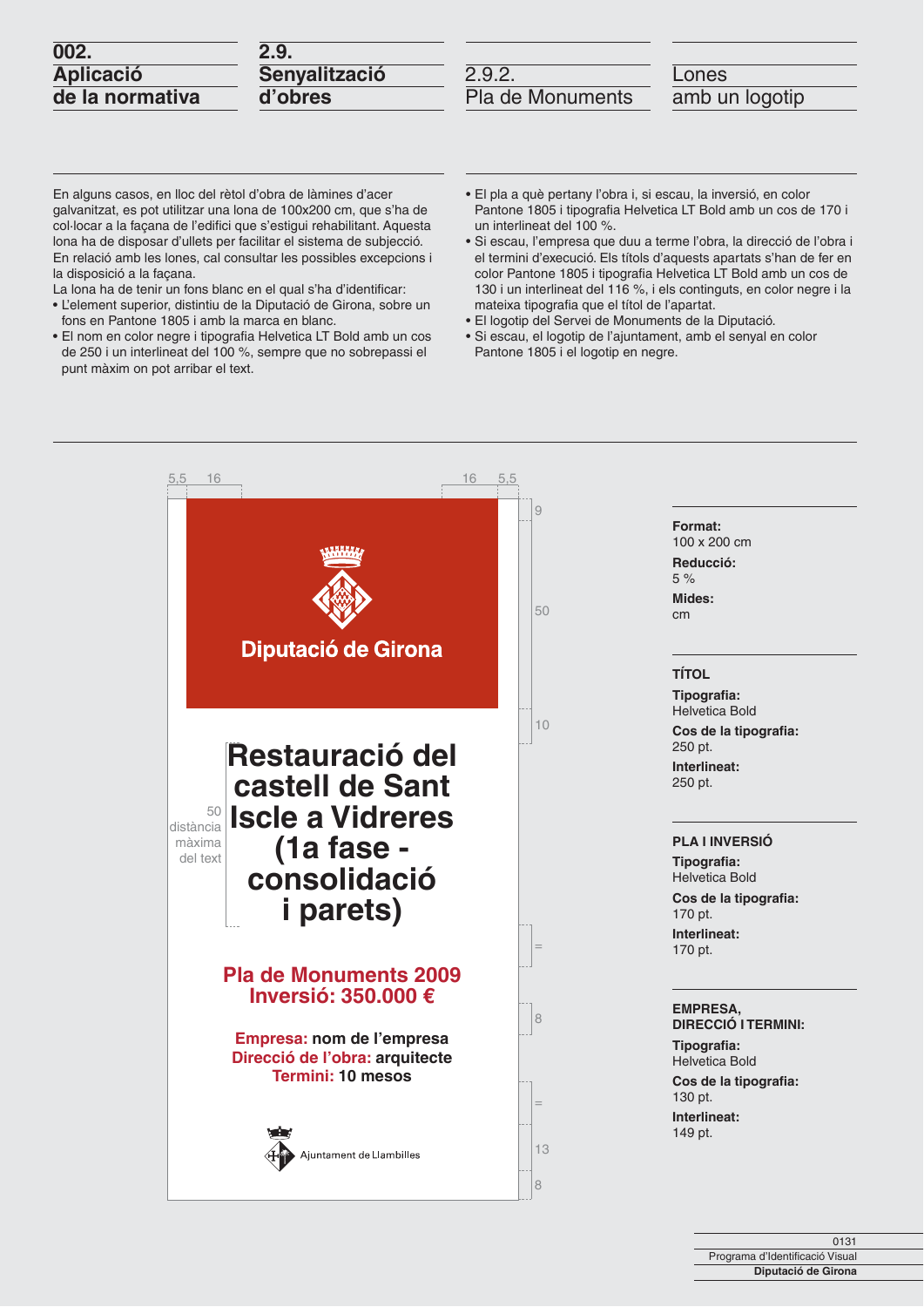| 002.             |               |
|------------------|---------------|
| <b>Aplicació</b> | <b>Se</b>     |
| de la normativa  | $\mathsf{d}'$ |

9. nyalització obres

 $2.9.2.$ Pla de Monuments

Lones amb un logotip

En els casos en què no sigui necessari especificar l'empresa que duu a terme l'obra, la direcció de l'obra ni el termini d'execució, s'han de seguir les instruccions que s'especifiquen a continuació.

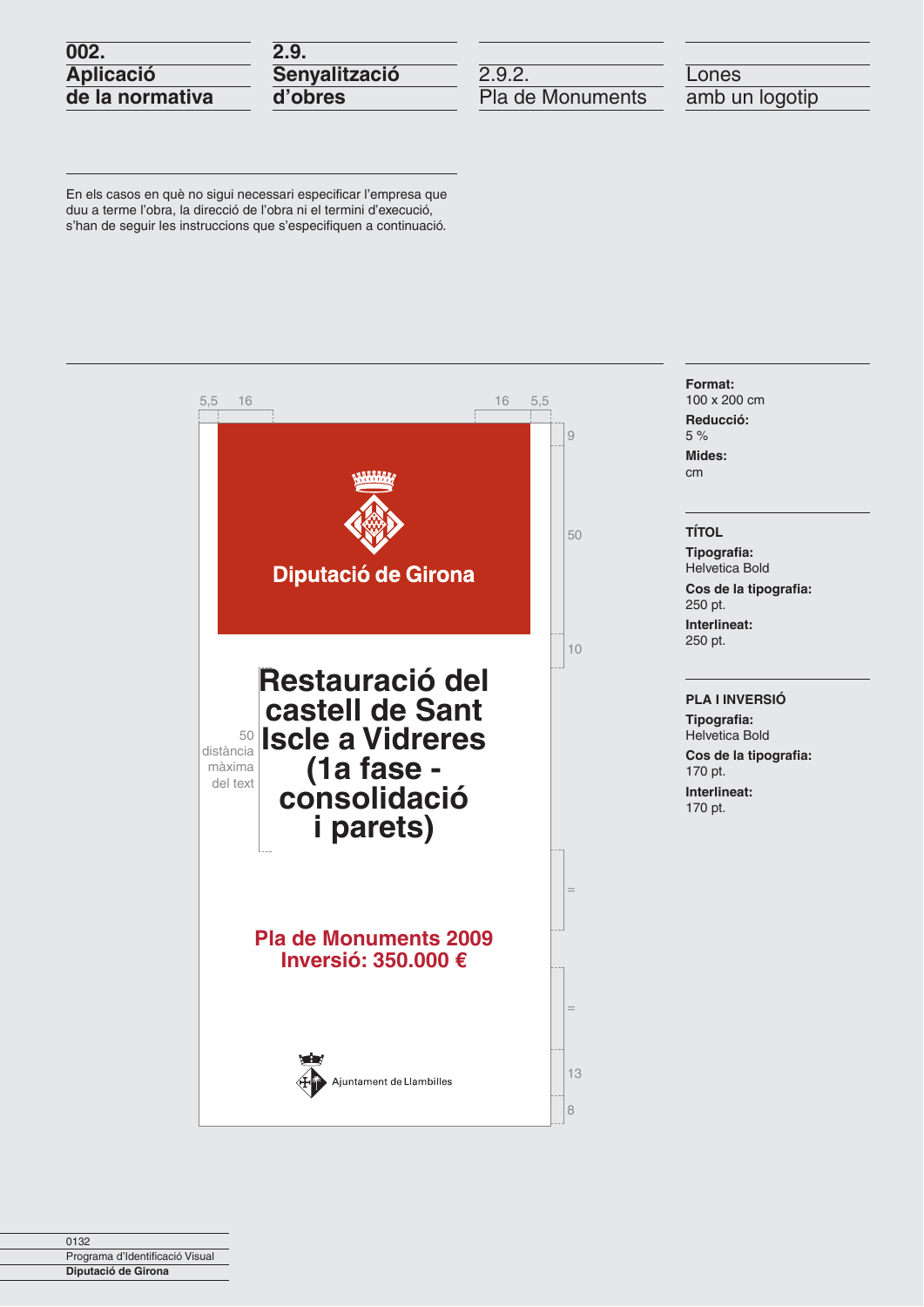| 002.             |
|------------------|
| <b>Aplicació</b> |
| de la normativa  |

| 2.9.          |  |
|---------------|--|
| Senyalització |  |
| d'obres       |  |

Lones amb dos logotips

En alguns casos, en lloc del rètol d'obra de làmines d'acer galvanitzat, es pot utilitzar una lona de 100x200 cm, que s'ha de col·locar a la façana de l'edifici que s'estigui rehabilitant. Aquesta lona ha de disposar d'ullets per facilitar el sistema de subjecció. En relació amb les lones, cal consultar les possibles excepcions i la disposició a la façana.

La lona ha de tenir un fons blanc en el qual s'ha d'identificar:

- · L'element superior, distintiu de la Diputació de Girona, sobre un fons en Pantone 1805 i amb la marca en blanc.
- · El nom en color negre i tipografia Helvetica LT Bold amb un cos de 250 i un interlineat del 100 %, sempre que no sobrepassi el punt màxim on pot arribar el text.
- · El pla a què pertany l'obra i, si escau, la inversió, en color Pantone 1805 i tipografia Helvetica LT Bold amb un cos de 170 i un interlineat del 100 %.
- · Si escau, l'empresa que duu a terme l'obra, la direcció de l'obra i el termini d'execució. Els títols d'aquests apartats s'han de fer en color Pantone 1805 i tipografia Helvetica LT Bold amb un cos de 130 i un interlineat del 116 %, i els continguts, en color negre i la mateixa tipografia que el títol de l'apartat.
- · El logotip del Servei de Monuments de la Diputació.
- · Si escau, el logotip de l'ajuntament, amb el senyal en color Pantone 1805 i el logotip en negre.

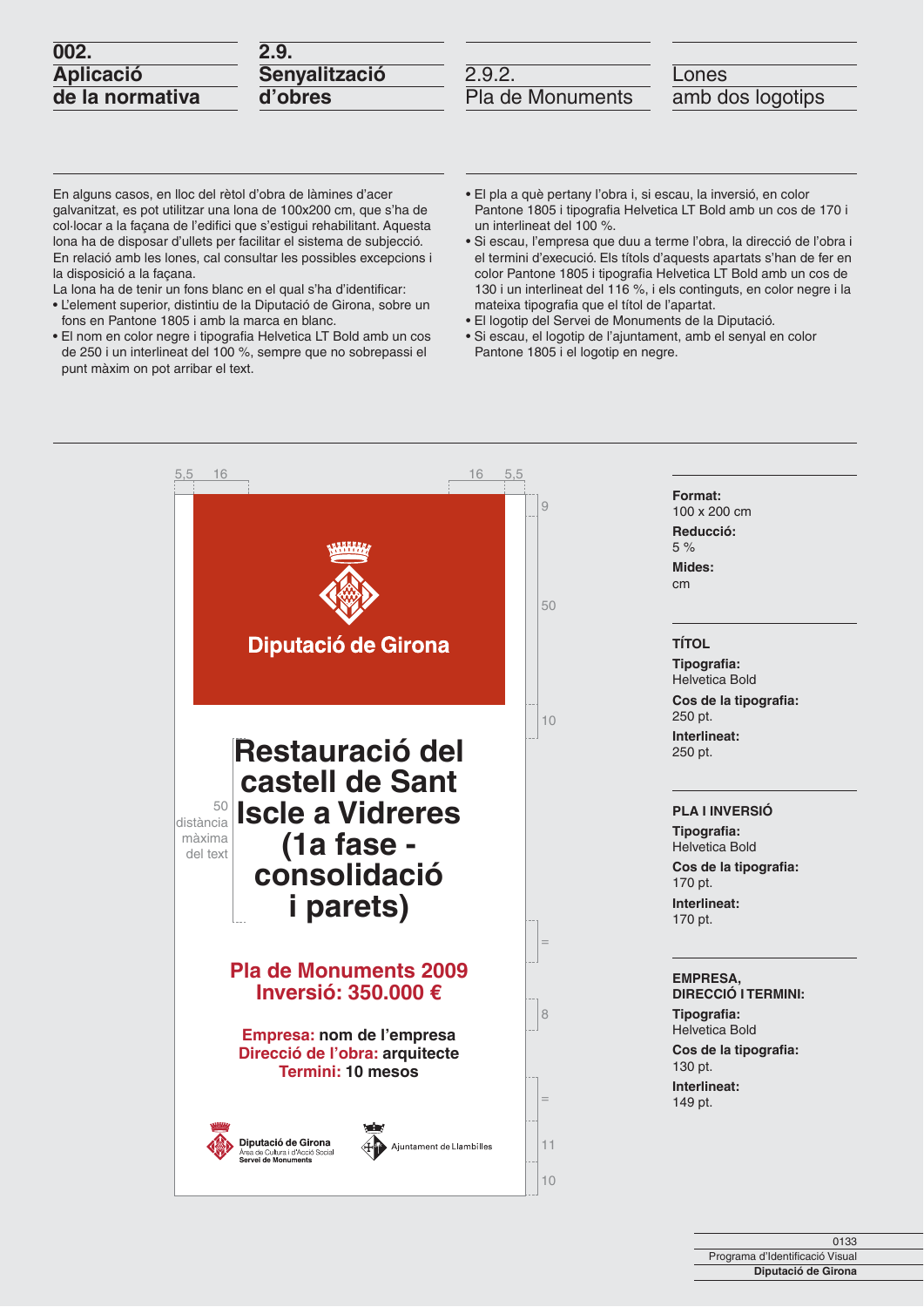| 002.            |  |
|-----------------|--|
| Aplicació       |  |
| de la normativa |  |

 $2.9.$ **Senyalització** d'obres

 $2.9.2.$ Pla de Monuments

Lones amb dos logotips

En els casos en què no sigui necessari especificar l'empresa que duu a terme l'obra, la direcció de l'obra ni el termini d'execució, s'han de seguir les instruccions que s'especifiquen a continuació.

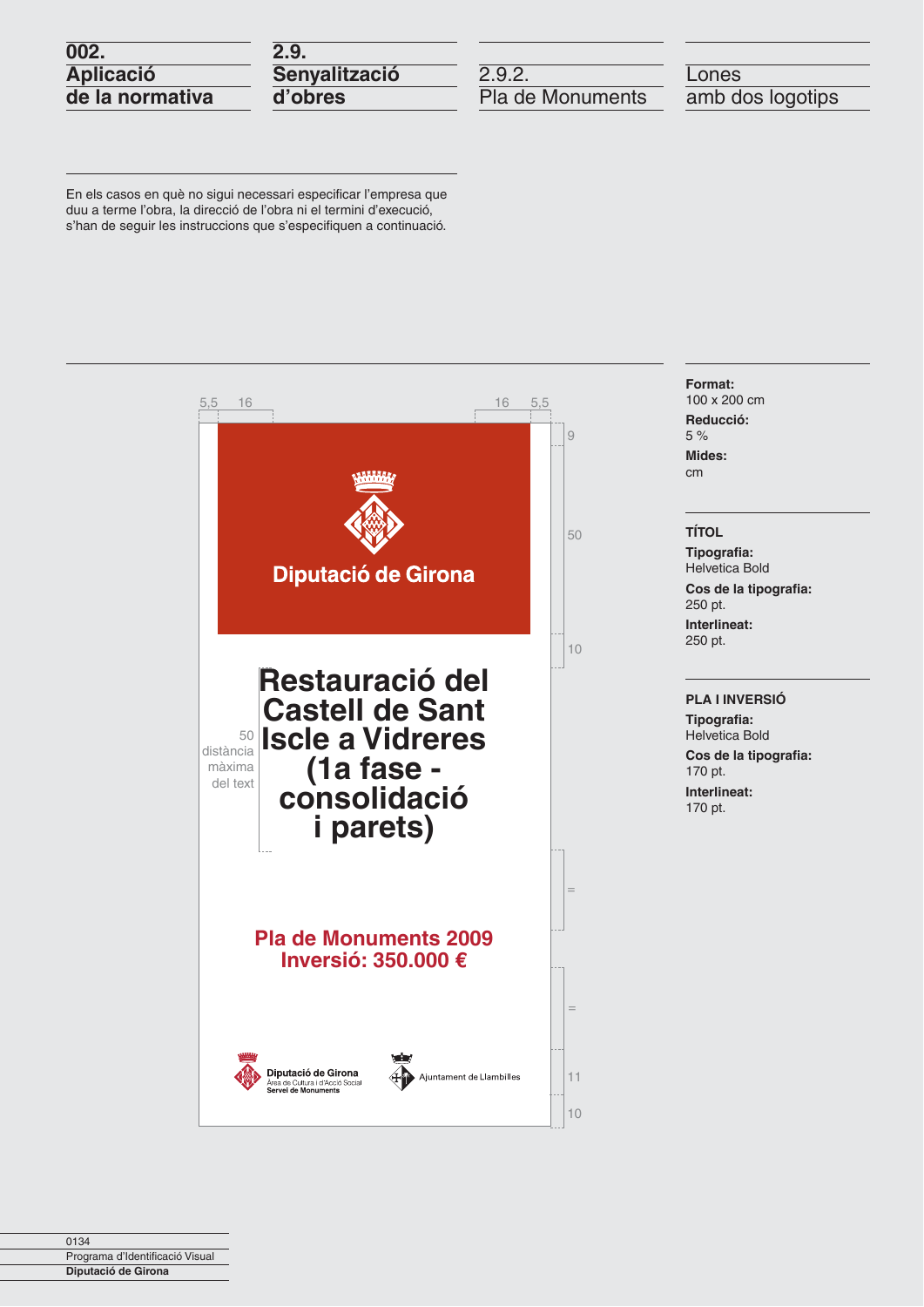| 002.             |  |  |
|------------------|--|--|
| <b>Aplicació</b> |  |  |
| de la normativa  |  |  |

| 2.9.          |  |
|---------------|--|
| Senyalització |  |
| d'obres       |  |

Lones amb tres logotips

En alguns casos, en lloc del rètol d'obra de làmines d'acer galvanitzat, es pot utilitzar una lona de 100x200 cm, que s'ha de col·locar a la façana de l'edifici que s'estigui rehabilitant. Aquesta lona ha de disposar d'ullets per facilitar el sistema de subjecció. En relació amb les lones, cal consultar les possibles excepcions i la disposició a la façana.

La lona ha de tenir un fons blanc en el qual s'ha d'identificar:

- L'element superior, distintiu de la Diputació de Girona, sobre un fons en Pantone 1805 i amb la marca en blanc.
- El nom en color negre i tipografia Helvetica LT Bold amb un cos de 250 i un interlineat del 100 %, sempre que no sobrepassi el punt màxim on pot arribar el text.
- · El pla a què pertany l'obra i, si escau, la inversió, en color Pantone 1805 i tipografia Helvetica LT Bold amb un cos de 170 i un interlineat del 100 %.
- · Si escau, l'empresa que duu a terme l'obra, la direcció de l'obra i el termini d'execució. Els títols d'aquests apartats s'han de fer en color Pantone 1805 i tipografia Helvetica LT Bold amb un cos de 130 i un interlineat del 116 %, i els continguts, en color negre i la mateixa tipografia que el títol de l'apartat.
- · El logotip del Servei de Monuments de la Diputació.
- · Si escau, el logotip de l'ajuntament, amb el senyal en color Pantone 1805 i el logotip en negre.



| U 135                           |  |
|---------------------------------|--|
| Programa d'Identificació Visual |  |
| Diputació de Girona             |  |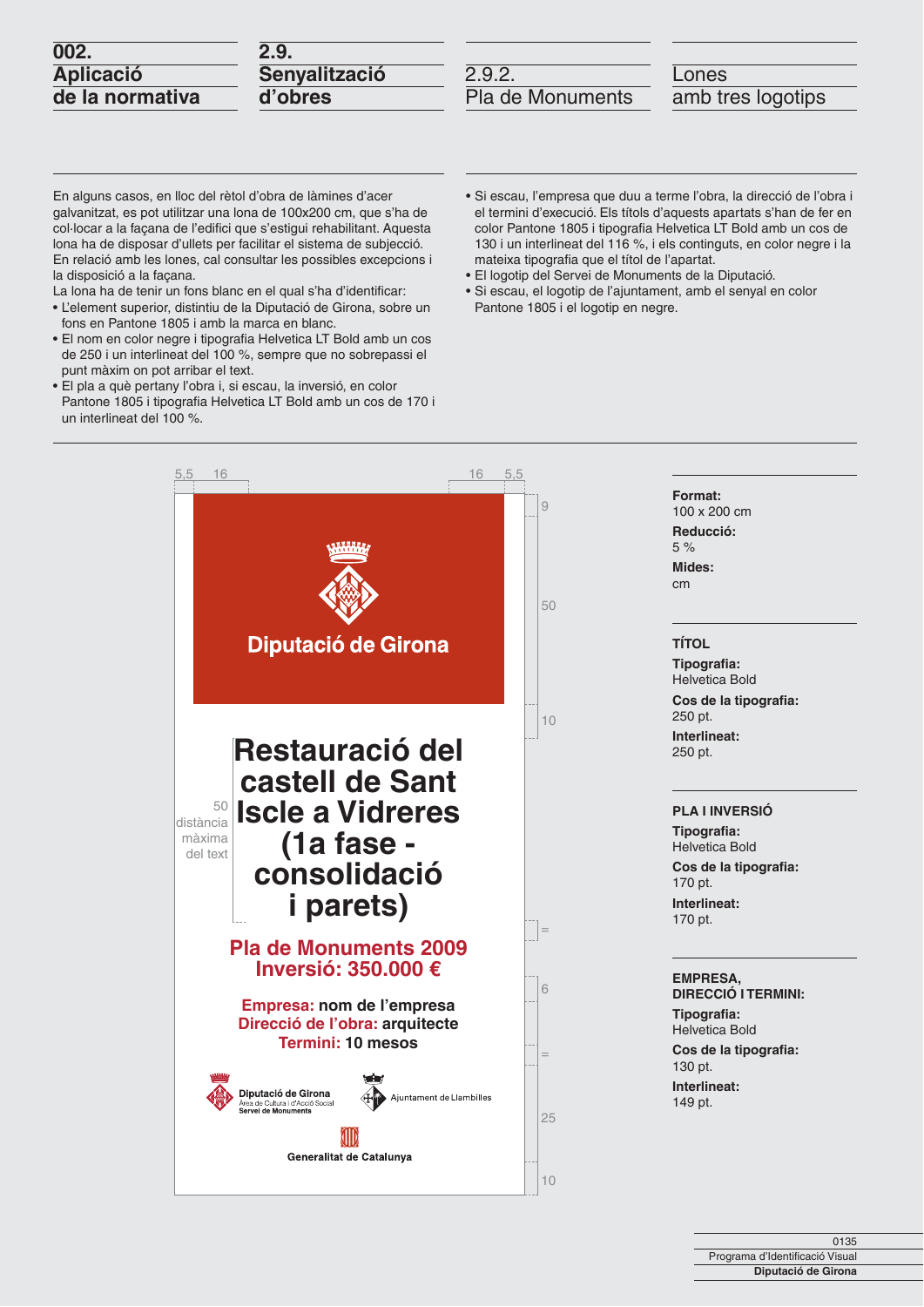| 002.             |  |
|------------------|--|
| <b>Aplicació</b> |  |
| de la normativa  |  |

 $2.9.$ Senyalització d'obres

 $2.9.2.$ Pla de Monuments

Lones amb tres logotips

En els casos en què no sigui necessari especificar l'empresa que duu a terme l'obra, la direcció de l'obra ni el termini d'execució, s'han de seguir les instruccions que s'especifiquen a continuació.